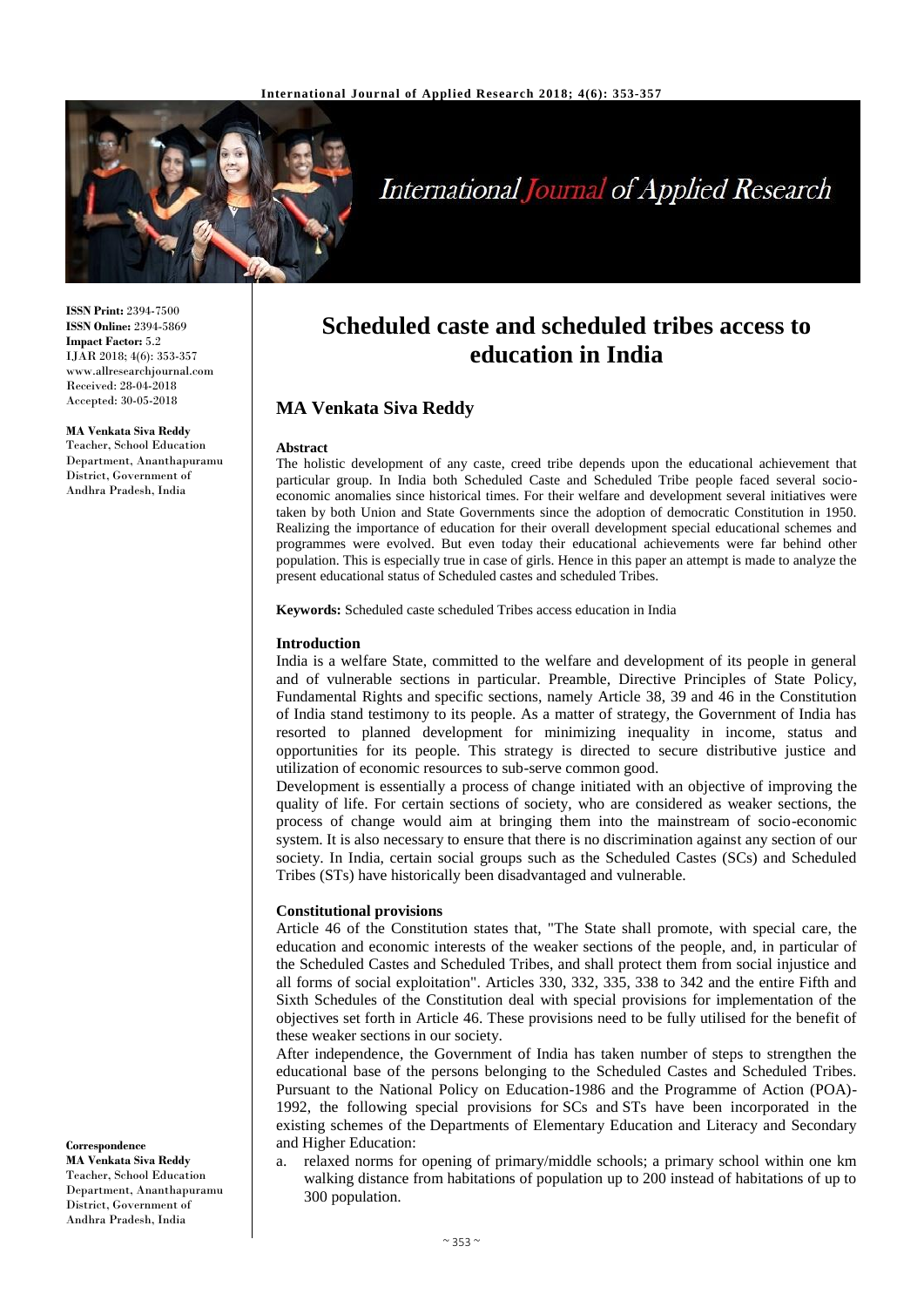- b. Abolition of tuition fee in all States in Government Schools at least up to the upper primary level. In fact, most of the states have abolished tuition fees for SC/ST students up to the senior secondary level.
- c. Incentives like free textbooks, uniforms, stationery, schools bags, etc., for these students.
- d. The Constitutional (86th Amendment) Bill, notified on 13 December 2002, provides for free and compulsory elementary education as a Fundamental Right, for all children in the age group of 6-14 years.
- e. Sarva Shiksha Abhiyan (SSA): Sarva Shiksha Abhiyan (SSA)(External website that opens in a new window) is a historic stride towards achieving the long cherished goal of Universalisation of Elementary Education (UEE) through a time bound integrated approach, in partnership with States. SSA, which promises to change the face of elementary education sector of the country,

aims to provide useful and quality elementary education to all children in the 6-14 age group by 2010.

Scheduled Caste and Scheduled Tribe Educational Status Literacy level and educational attainment are vital developmental indicators in a developing nation like India as they are key variable of measure of development as they indicate quality of life, awareness level and also level of skill of people in the society. Better literacy and educational level definitely have a positive impact on the health parameters. Education parameters have an equal weightage in the Human Development Index as well. Considering the importance of education, India has enacted Right to Education to ensure free and compulsory Education for children in the age group 6- 14 years.

The Level-wise enrollment of Scheduled Caste students in India is presented in table 1 from 2005-06 to 2014-2015.

| Level/       | <b>Primary</b> |        |              | <b>Upper Primary</b> |        |       | Secondary |           |              |
|--------------|----------------|--------|--------------|----------------------|--------|-------|-----------|-----------|--------------|
| Year         | $(I-V)$        |        |              | (VI-VIII)            |        |       | $(IX-X)$  |           |              |
|              | Male           | Female | <b>Total</b> | Male                 | Female | Total | Male      | Female    | <b>Total</b> |
| 2005-06      | 140            | 113    | 253          | 53                   | 38     | 91    | 23        | 15        | 38           |
| 2006-07      | 145            | 118    | 263          | 55                   | 40     | 95    | 25        | 16        | 41           |
| 2007-08      | 137            | 126    | 263          | 53                   | 46     | 99    | 24        | 18        | 42           |
| 2008-09      | 140            | 127    | 267          | 56                   | 49     | 105   | 28        | 22        | 50           |
| 2009-10      | 135            | 125    | 260          | 58                   | 51     | 109   | 30        | 24        | 54           |
| 2010-11      | 140            | 129    | 269          | 60                   | 53     | 113   | 31        | 26        | 57           |
| 2011-12      | 148            | 139    | 287          | 63                   | 59     | 122   | 35        | 31        | 66           |
| $2012 - 13*$ | 141            | 132    | 273          | 65                   | 61     | 126   | NA        | <b>NA</b> | 63           |
| $2013 - 14*$ | 136            | 127    | 263          | 66                   | 63     | 129   | 36        | 32        | 68           |
| $2014 - 15*$ | 134            | 126    | 260          | 67                   | 64     | 131   | 37        | 34        | 71           |

Data Source: (i) figure from 2001-02 to 2011-12: Ministry of Human Resource Development, Government of India (website: http://mhrd.gov.in/statist)

(ii) Figure for 2012-13 & 2014-15: National University of Educational Planning & Administration, New Delhi (website: http://dise.in/), NA-Not Available

\* Figures related to School Education are provisional

It is evident from table 1 that 5 out of 10 years of study the boys enrollment at primary level registered negative growth rate. On the other hand in case of girls negative growth rate in enrollment at primary level is registered 4 out of 10 years. In the overall total enrollment at primary level 4 years registered negative growth rate. Highest positive growth rate is registered in 2011-12 academic year. At upper primary level no negative growth rate is registered in case of girls. It means the enrollment of girls at upper primary level is going up year by year. With regard to boys in 2006-07 only negative growth rate in enrollment is visible. With regard to secondary level education no negative growth is registered in girls enrollment as well as total enrollment for which data is available. In case of boys in 2006-07 negative growth rate is registered. It is important to note that the enrollment of Scheduled Caste girls is sharply increasing than the boys at three levels of education. Within 10 years of study the girls enrollment at secondary level increased more than double. Enrolment of Scheduled Tribes Students

The Level-wise enrollment of Scheduled Tribe students in India is presented in table 2 from 2005-06 to 2014-2015.

| Level/Year   | Primary (I-V) |        |              |             | <b>Upper Primary (VI-VIII)</b> |              | Secondary (IX-X) |               |              |
|--------------|---------------|--------|--------------|-------------|--------------------------------|--------------|------------------|---------------|--------------|
|              | <b>Male</b>   | Female | <b>Total</b> | <b>Male</b> | Female                         | <b>Total</b> | Male             | <b>Female</b> | <b>Total</b> |
| 2005-06      | 75            | 66     | 141          | 25          | 20                             | 45           | $\Omega$         | 6             | 15           |
| 2006-07      | 76            | 68     | 144          | 26          | 21                             | 47           | 10               |               | 17           |
| 2007-08      | 77            | 70     | 147          | 26          | 21                             | 47           | 10               | $\mathbf{r}$  | 17           |
| 2008-09      | 78            | 72     | 150          | 27          | 23                             | 50           | 11               | 8             | 19           |
| 2009-10      | 77            | 72     | 149          | 28          | 24                             | 52           | 12               | 9             | 21           |
| 2010-11      | 77            | 72     | 149          | 28          | 26                             | 54           | 12               | 10            | 22           |
| 2011-12      | 79            | 74     | 153          | 29          | 27                             | 56           | 14               | 12            | 26           |
| $2012 - 13*$ | 78            | 74     | 152          | 33          | 31                             | 64           | $\Omega$         | $\Omega$      | 29           |
| $2013 - 14*$ | 76            | 71     | 147          | 33          | 31                             | 64           | 17               | 15            | 32           |
| $2014 - 15*$ | 73            | 68     | 141          | 34          | 32                             | 66           | 17               | 16            | 33           |

**Table 2:** Level-wise Enrolment of Scheduled Tribes Students

Data Source: (i) figure from 2001-02 to 2011-12: Ministry of Human Resource Development, Government of India (website: http://mhrd.gov.in/statist)

(ii) Figure for 2012-13 & 2014-15: National University of Educational Planning & Administration, New Delhi (website: http://dise.in/) NA-Not Available

\* Figures related to School Education are provisional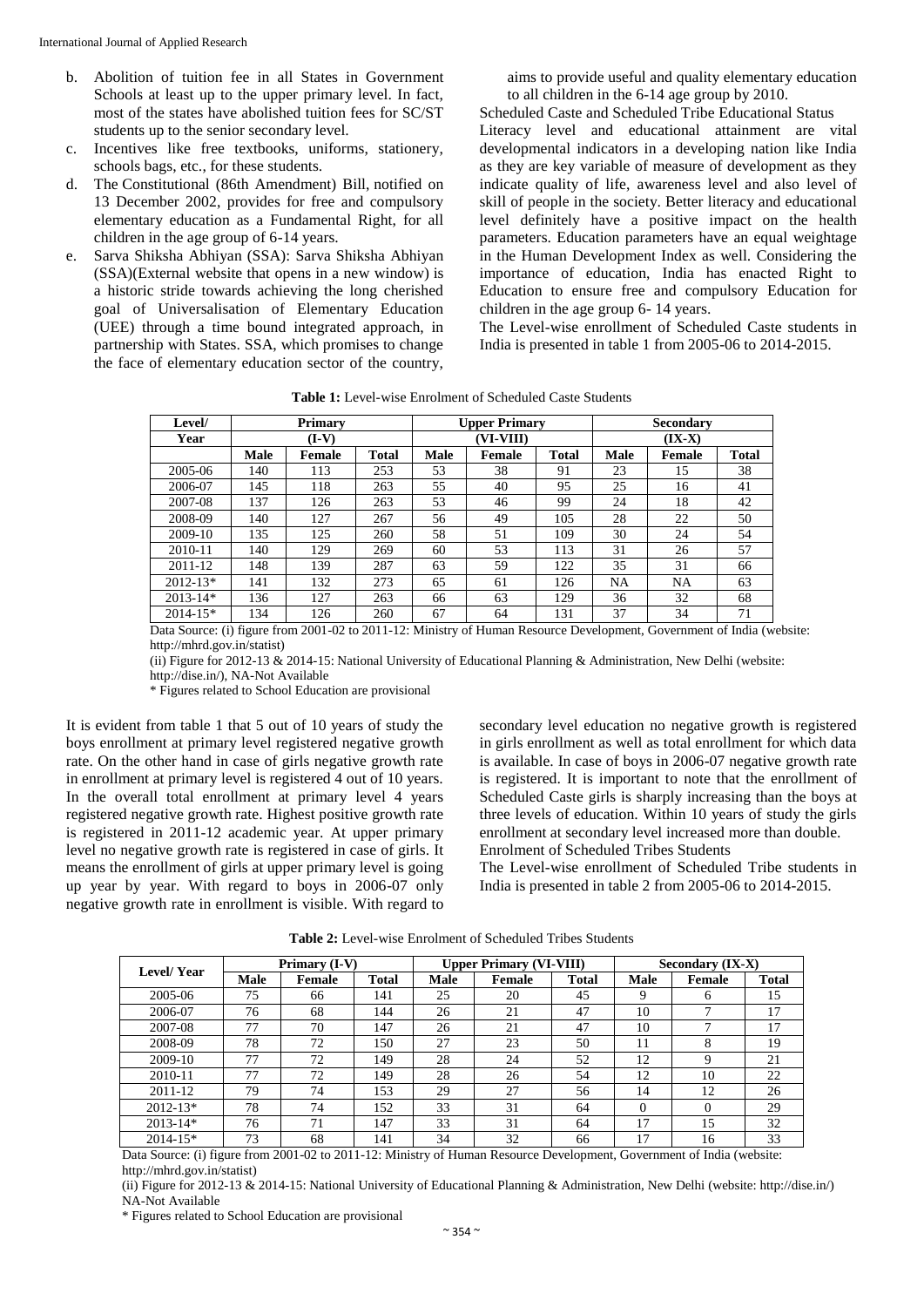As per table 2 the enrollment of Scheduled Tribe girls is constant for 3 consecutive years (2008-09 to 2010-11). From 2012-13 onwards the girls enrollment was showing downward trends. In case of girl's enrollment last 2 years of study is showing negative growth rate of -3 per cent at primary level. In case of boys negative growth rate is registered in 4 out of 10 years of study at primary level. At primary level no negative growth of Scheduled Tribe boys and girls is visible. With regard to secondary education none

of the academic years registered negative growth rate. It is pertinent to note that the actual number girl enrolled at primary level is increased by 2 lakhs. Contrary the boy's enrollment at primary level is decreased by 2 lakhs. At upper primary level as well as secondary levels the girls enrollment is sharply increasing than the boys.

Gross Enrolment Ratio (GER) of Scheduled Caste Students The Gross Enrolment Ratio (GER) of Scheduled Caste students at national level is presented in table 3.

| Level/Year   | Primary (I-V)<br>6-10 Years |        |              | <b>Upper primary (VI-VIII)</b><br><b>11-13 Years</b> |        | <b>Elementary (I-VIII)</b><br>6-13 Years |       |               | Secondary (IX-X)<br>14-15 vears |       |               |              |
|--------------|-----------------------------|--------|--------------|------------------------------------------------------|--------|------------------------------------------|-------|---------------|---------------------------------|-------|---------------|--------------|
|              | Male                        | Female | <b>Total</b> | <b>Male</b>                                          | Female | <b>Total</b>                             | Male  | <b>Female</b> | <b>Total</b>                    | Male  | <b>Female</b> | <b>Total</b> |
| 2005-06      | 126.3                       | 110.2  | 118.6        | 81.0                                                 | 65.1   | 73.5                                     | 109.5 | 93.7          | 102.0                           | 54.8  | 40.3          | 48.1         |
| 2006-07      | 131.6                       | 115.4  | 123.8        | 83.1                                                 | 67.3   | 75.7                                     | 113.5 | 97.8          | 106.0                           | 58.3  | 44.6          | 51.9         |
| 2007-08      | 125.5                       | 124.3  | 124.9        | 82.1                                                 | 78.1   | 80.2                                     | 109.3 | 107.3         | 108.4                           | 55.81 | 49.0          | 52.64        |
| 2008-09      | 129.2                       | 127.7  | 128.5        | 86.8                                                 | 83.3   | 85.2                                     | 113.3 | 111.2         | 112.3                           | 66.17 | 58.71         | 62.68        |
| 2009-10      | 125.1                       | 125.5  | 125.3        | 89.6                                                 | 86.8   | 88.3                                     | 111.9 | 111.1         | 111.5                           | 71.2  | 63.9          | 67.8         |
| 2010-11      | 130.6                       | 132.2  | 131.4        | 93.8                                                 | 90.5   | 92.2                                     | 116.9 | 116.5         | 116.7                           | 73.8  | 67.3          | 70.7         |
| 2011-12      | 121.7                       | 123.6  | 122.6        | 89.8                                                 | 91.3   | 90.5                                     | 109.8 | 114.9         | 108.2                           | 74.5  | 72.9          | 73.7         |
| $2012 - 13*$ | 115.9                       | 117.7  | 116.8        | 96.7                                                 | 103.0  | 99.7                                     | 109.1 | 112.6         | 110.8                           | NA    | NA            | <b>NA</b>    |
| $2013 - 14*$ | 112.1                       | 114.0  | 113.0        | 95.0                                                 | 102.0  | 98.3                                     | 105.9 | 109.7         | 107.7                           | 78.2  | 79.4          | 78.7         |
| $2014 - 15*$ | 110.7                       | 113.2  | 111.9        | 97.2                                                 | 105.5  | 101.0                                    | 105.8 | 110.5         | 108.0                           | 81.6  | 83.9          | 82.7         |

Data Source: (i) figure from 2001-02 to 2011-12: Ministry of Human Resource Development, Government of India (website: http://mhrd.gov.in/statist)

(ii) Figure for 2012-13 & 2014-15: National University of Educational Planning & Administration, New Delhi (website: http://dise.in/) NA-Not Available

\* Figures related to School Education are provisional

It is evident from table 3 that at primary level the Gross Enrollment Ratio (GER) of girls is higher than the boys from 2009-10 onwards. It means large number girls in 6-10 years age group is enrolling in schools than the boys. With regard to upper primary education the GER of girls is higher than the boys from 2011-2012 onwards. At overall elementary level also the same trends are noticeable. At secondary level education the GER of girls is higher than the boys in 2013-14 and 2014-2015. The GER Rate of boys

is gradually increasing in case of upper primary and secondary levels of education. But, in case of primary and elementary levels the boys GER is showing downward trends. The total GER rates of Scheduled Caste students are showing positive trends during 10 years of study.

Gross Enrolment Ratio (GER) of Scheduled Tribe Students The Gross Enrolment Ratio (GER) of Scheduled Caste students at national level is presented in table 4.

|              | Primary (I-V) |        |              | <b>Upper primary (VI-VIII)</b> |        |              | <b>Elementary (I-VIII)</b> |        |              | Secondary (IX-X) |               |              |
|--------------|---------------|--------|--------------|--------------------------------|--------|--------------|----------------------------|--------|--------------|------------------|---------------|--------------|
| Level/Year   | 6-10 Years    |        |              | <b>11-13 Years</b>             |        |              | 6-13 Years                 |        |              | 14-15 vears      |               |              |
|              | Male          | Female | <b>Total</b> | Male                           | Female | <b>Total</b> | <b>Male</b>                | Female | <b>Total</b> | Male             | <b>Female</b> | <b>Total</b> |
| 2005-06      | 131.4         | 121.1  | 126.4        | 77.5                           | 64.9   | 71.5         | 111.9                      | 101.3  | 106.7        | 44.7             | 33            | 39.1         |
| 2006-07      | 134.4         | 124.0  | 129.3        | 80.2                           | 68.2   | 74.4         | 114.7                      | 104.2  | 109.6        | 47.5             | 35.6          | 41.8         |
| 2007-08      | 136.4         | 130.6  | 133.6        | 81.1                           | 70.2   | 75.8         | 116.3                      | 108.9  | 112.7        | 48.84            | 37.2          | 43.27        |
| 2008-09      | 137.5         | 133.9  | 135.8        | 85.7                           | 76.4   | 81.2         | 119.0                      | 113.4  | 116.3        | 51.68            | 40.66         | 46.37        |
| 2009-10      | 136.8         | 134.1  | 135.5        | 87.4                           | 81.2   | 84.3         | 119.1                      | 115.2  | 117.2        | 55.3             | 45.8          | 50.7         |
| 2010-11      | 137.2         | 136.7  | 137.0        | 90.7                           | 87.0   | 88.9         | 120.5                      | 118.7  | 119.7        | 57.1             | 49.1          | 53.3         |
| 2011-12      | 117.8         | 115.6  | 116.7        | 76.8                           | 74.1   | 75.5         | 103.0                      | 100.6  | 101.8        | 56.7             | 50.6          | 53.8         |
| $2012 - 13*$ | 124.2         | 121.6  | 122.9        | 97.1                           | 99.9   | 98.4         | 114.8                      | 114.2  | 114.5        | NA               | NA            | <b>NA</b>    |
| $2013 - 14*$ | 114.4         | 111.9  | 113.2        | 90.5                           | 92.2   | 91.3         | 105.9                      | 105.0  | 105.5        | 70.3             | 70.1          | 70.2         |
| $2014 - 15*$ | 110.6         | 108.2  | 109.4        | 93.0                           | 95.2   | 94.1         | 104.4                      | 103.7  | 104.0        | 71.8             | 72.6          | 72.2         |

**Table 4:** Gross Enrolment Ratio (GER) of Scheduled Tribe Students

Data Source: (i) figure from 2001-02 to 2011-12: Ministry of Human Resource Development, Government of India (website: http://mhrd.gov.in/statist)

(ii) Figure for 2012-13 & 2014-15: National University of Educational Planning & Administration, New Delhi (website: http://dise.in/) NA-Not Available

\* Figures related to School Education are provisional

During 10 years of study the Gross Enrollment Ratio (GER) of Scheduled Tribe girls at primary levels is less than the boys. At upper primary level the GER of girls is higher than the boys during last 3 years of study. At secondary level the GER of girls is higher than the boys. The total GER of Scheduled Caste students are showing downward trends at

primary level. In 2005-2006 the total GER of Scheduled Tribe students is 126.4 per cent and it declined to 109-4 per cent by 2014-2015. But, at primary level the total GER of Scheduled Tribe students increased from 71.5 per cent to 94.1 per cent. The sharp increase in the total GER of Scheduled Tribe students is visible.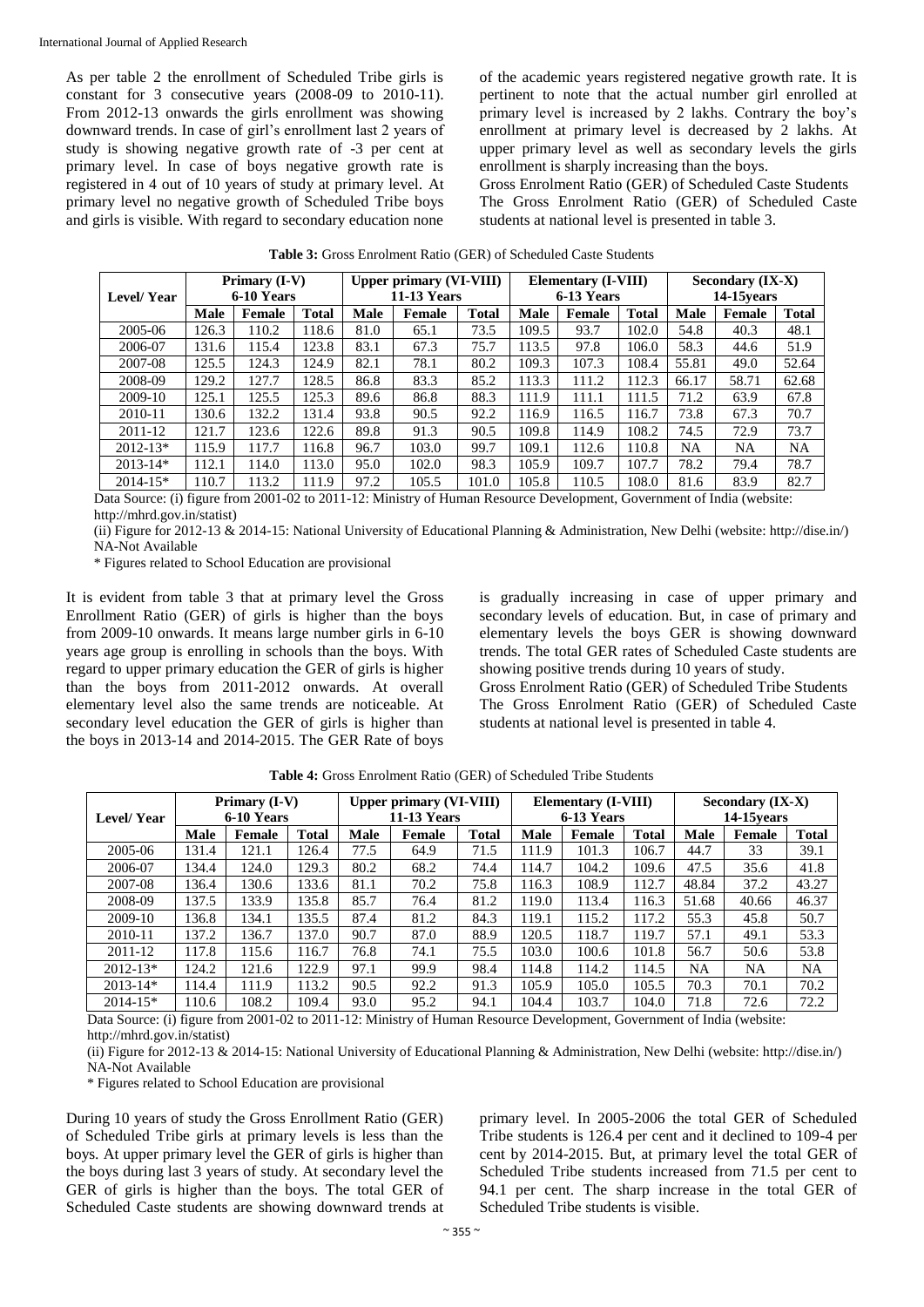### **Gender Parity Index of Scheduled Castes**

The indicator of equality of educational opportunity, measured in terms of school enrolment, is a measure of both fairness and efficiency. Education is one of the most important aspects of human development. Eliminating gender, disparity at all levels of education would help to increase the status and capabilities of women. Female education is also an important determinant of economic development. Gender Parity Index of Scheduled Caste students in India during 2005-06 to 2014-15 are presented in table 5.

| Table 5: Gender Parity Index (GPI) Scheduled Caste Students |  |  |  |
|-------------------------------------------------------------|--|--|--|
|-------------------------------------------------------------|--|--|--|

| Level/Year   | Primary (I-V) | <b>Upper Primary (VI-VIII)</b> | <b>Elementary (I-VIII)</b> | Secondary (IX-X) |
|--------------|---------------|--------------------------------|----------------------------|------------------|
| 2005-06      | 0.87          | 0.8                            | 0.86                       | 0.74             |
| 2006-07      | 0.88          | 0.81                           | 0.86                       | 0.76             |
| 2007-08      | 0.99          | 0.95                           | 0.98                       | 0.88             |
| 2008-09      | 0.99          | 0.96                           | 0.98                       | 0.89             |
| 2009-10      | 1.00          | 0.97                           | 0.99                       | 0.90             |
| 2010-11      | 1.01          | 0.96                           | 1.00                       | 0.91             |
| $2011 - 12$  | 1.02          | 1.02                           | 1.05                       | 0.98             |
| $2012 - 13*$ | 1.02          | 1.07                           | 1.03                       | <b>NA</b>        |
| $2013 - 14*$ | 1.02          | 1.07                           | 1.04                       | 1.02             |
| $2014 - 15*$ | 1.02          | 1.09                           | 1.04                       | 1.03             |

Data Source: (i) figure from 2001-02 to 2011-12: Ministry of Human Resource Development, Government of India (website: http://mhrd.gov.in/statist)

(ii) Figure for 2012-13 & 2014-15: National University of Educational Planning & Administration, New Delhi (website: http://dise.in/)

NA-Not Available

\* Figures related to School Education are provisional

As per table 4 the Gender Parity Index (GPI) of Scheduled Caste students at primary level in India is favorable to girls from 2009-2010 onwards. At upper primary level GPI is favorable to girls from 2011-12 onwards. The ratio of the number of female students enrolled at secondary level of education to the number of male students is higher than boys in 2013-14 and 2014-15 academic years.

Gender Parity Index of Scheduled Tribes

Gender Parity Index of Scheduled Tribe students in India during 2005-06 to 2014-15 are presented in table 6.

| <b>Level/Year</b> | Primary (I-V) | <b>Upper Primary (VI-VIII)</b> | Elementary (I-VIII) | Secondary (IX-X) |
|-------------------|---------------|--------------------------------|---------------------|------------------|
| 2005-06           | 0.91          | 0.84                           | 0.90                | 0.74             |
| 2006-07           | 0.92          | 0.85                           | 0.91                | 0.75             |
| 2007-08           | 0.96          | 0.87                           | 0.94                | 0.76             |
| 2008-09           | 0.97          | 0.89                           | 0.95                | 0.79             |
| 2009-10           | 0.98          | 0.93                           | 0.97                | 0.83             |
| 2010-11           | 1.00          | 0.96                           | 0.99                | 0.86             |
| 2011-12           | 0.98          | 0.96                           | 0.98                | 0.89             |
| $2012 - 13*$      | 0.98          | 1.03                           | 0.99                | <b>NA</b>        |
| $2013 - 14*$      | 0.98          | 1.02                           | 0.99                | 1.00             |
| $2014 - 15*$      | 0.98          | 1.02                           | 0.99                | 1.01             |

Data Source: (i) figure from 2001-02 to 2011-12: Ministry of Human Resource Development, Government of India (website: http://mhrd.gov.in/statist)

(ii) Figure for 2012-13 & 2014-15: National University of Educational Planning & Administration, New Delhi (website: http://dise.in/)

NA-Not Available

\* Figures related to School Education are provisional

The data in table 6 shows that the Gender Parity Index (GPI) of Scheduled Tribe students at primary level in India is not favorable to girls during 10 years of study. Whereas, in case of upper primary level of education the gender parity index shows favorable to girls. At secondary level last 2 years of study registered positive Gender Parity Index.

#### **Conclusion**

The brief discussion in the above paras shows that the enrollment rate of Scheduled Caste and Scheduled Tribe girls have increased gradually compared to boys at upper primary and secondary level. The actual number girl enrolled at primary level is increased by 2 lakhs. Contrary the boy's enrollment at primary level is decreased by 2

lakhs. At upper primary level as well as secondary levels the girls' enrollment is sharply increasing than the boys.

#### **References**

- 1. National Focus Group on Gender Issues In Education. Published at the Publication Department by the Secretary, National Council of Educational Research and Training, Sri Aurobindo Marg, New Delhi, 2006. 110 016. ISBN 81-7450-609-8.
- 2. Velaskar Padma. Structural Inequalities and Education Inequalities: The Case of Dalits of Maharashtra, Paper presented at a Seminar on 'Towards Quality Education for All: Issues and Challenges Beyond 86th Amendment, Council for Social Development, New Delhi, 2004.